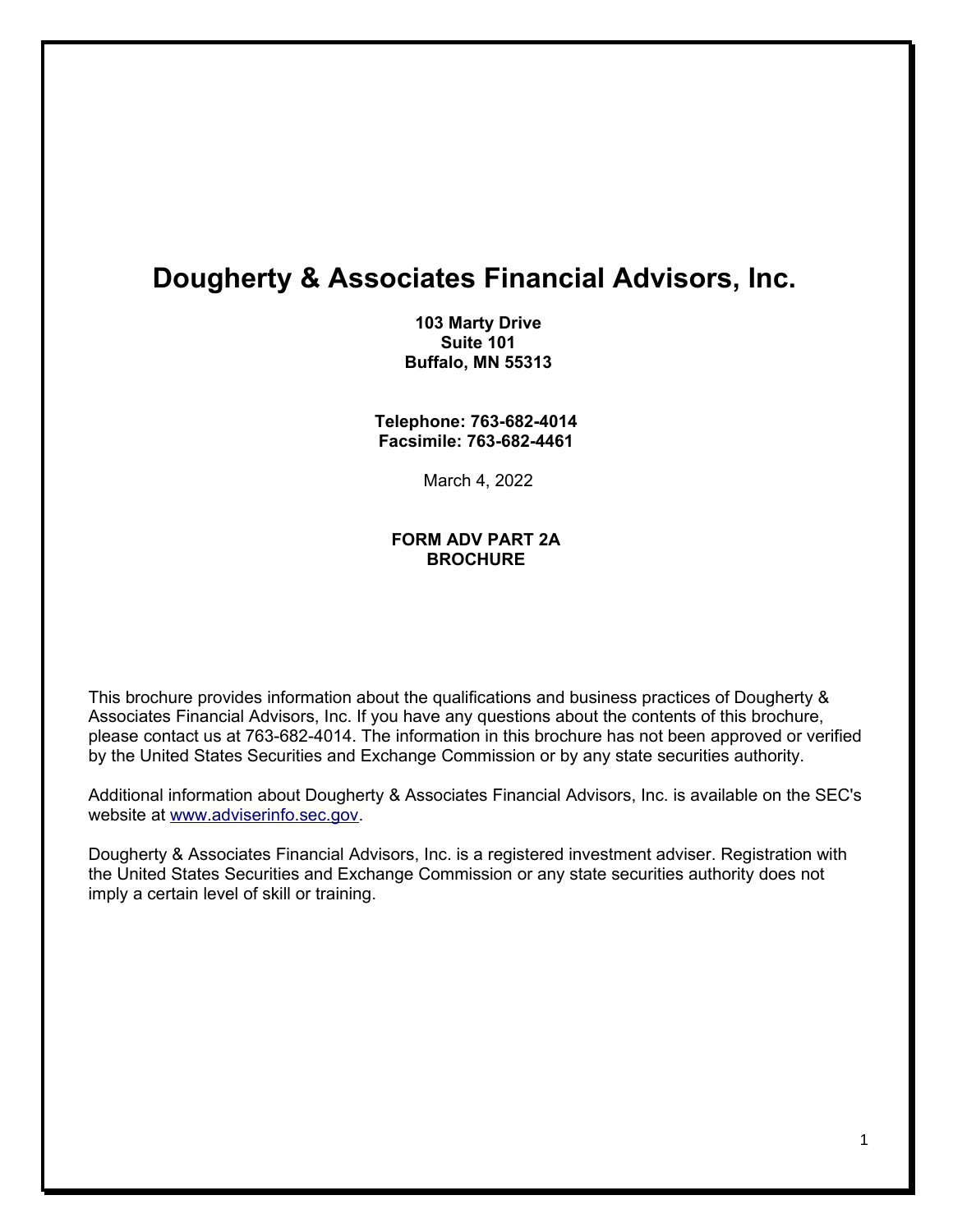# **Item 2 Summary of Material Changes**

Form ADV Part 2 requires registered investment advisers to amend their brochure when information becomes materially inaccurate. If there are any material changes to an adviser's disclosure brochure, the adviser is required to notify you and provide you with a description of the material changes.

Since our last Annual filing dated March 9, 2021 we have the following material change to report:

#### **IRA Rollover Recommendations**

Effective December 20, 2021 (or such later date as the US Department of Labor ("DOL") Field Assistance Bulletin 2018-02 ceases to be in effect), for purposes of complying with the DOL's Prohibited Transaction Exemption 2020-02 ("PTE 2020-02") where applicable, we are providing the following acknowledgment to you. When we provide investment advice to you regarding your retirement plan account or individual retirement account, we are fiduciaries within the meaning of Title I of the Employee Retirement Income Security Act and/or the Internal Revenue Code, as applicable, which are laws governing retirement accounts. The way we make money creates some conflicts with your interests, so we operate under a special rule that requires us to act in your best interest and not put our interest ahead of yours. Under this special rule's provisions, we must:

- Meet a professional standard of care when making investment recommendations (give prudent advice);
- Never put our financial interests ahead of yours when making recommendations (give loyal advice);
- Avoid misleading statements about conflicts of interest, fees, and investments;
- Follow policies and procedures designed to ensure that we give advice that is in your best interest;
- Charge no more than is reasonable for our services; and
- Give you basic information about conflicts of interest.

We benefit financially from the rollover of your assets from a retirement account to an account that we manage or provide investment advice, because the assets increase our assets under management and, in turn, our advisory fees. As a fiduciary, we only recommend a rollover when we believe it is in your best interest.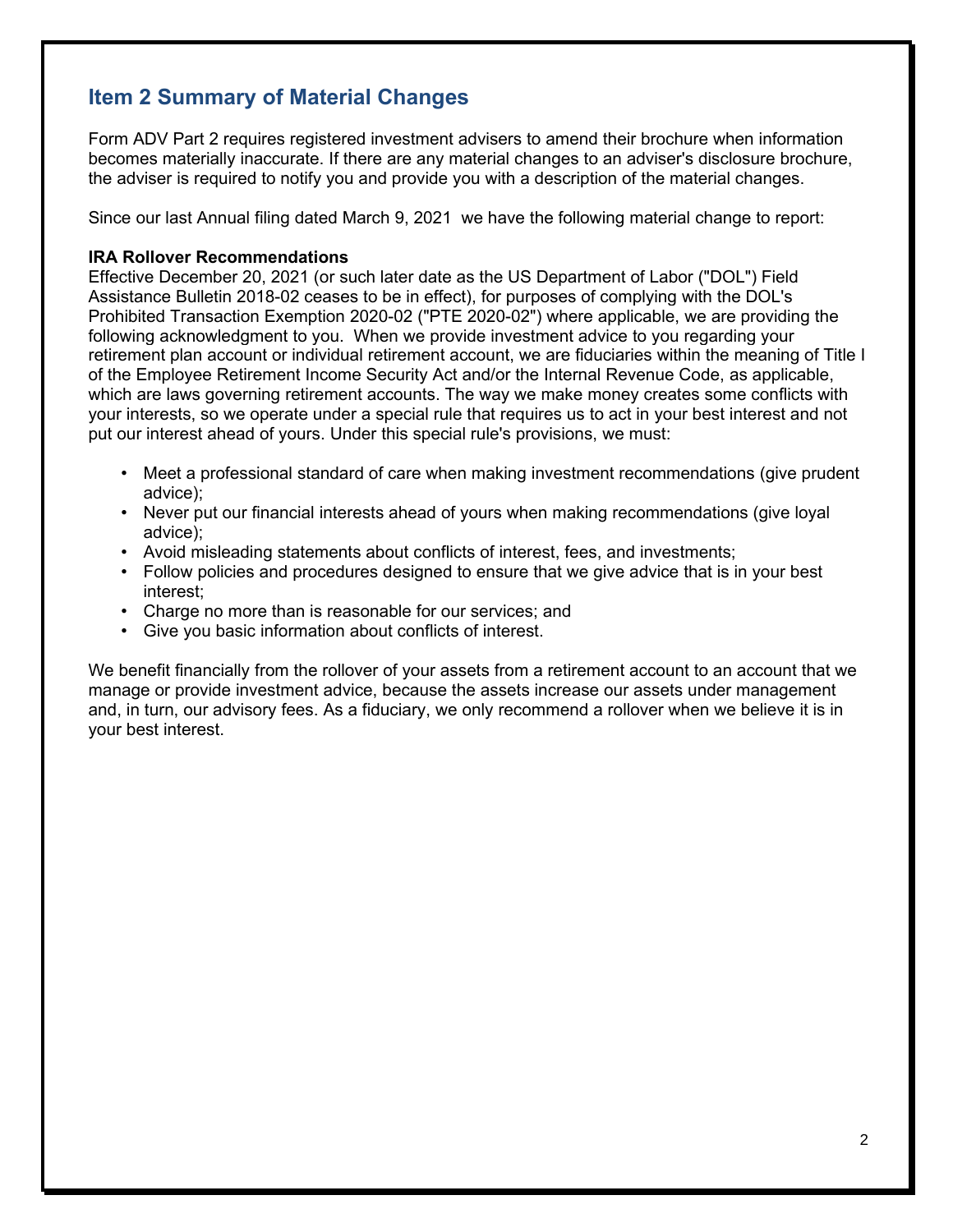# **Item 3 Table Of Contents**

| Item 1 Cover Page                                                                             | Page 1  |
|-----------------------------------------------------------------------------------------------|---------|
| Item 2 Summary of Material Changes                                                            | Page 2  |
| Item 3 Table Of Contents                                                                      | Page 3  |
| Item 4 Advisory Business                                                                      | Page 4  |
| Item 5 Fees and Compensation                                                                  | Page 6  |
| Item 6 Performance-Based Fees and Side-By-Side Management                                     | Page 9  |
| Item 7 Types of Clients                                                                       | Page 9  |
| Item 8 Methods of Analysis, Investment Strategies and Risk of Loss                            | Page 10 |
| Item 9 Disciplinary Information                                                               | Page 12 |
| Item 10 Other Financial Industry Activities and Affiliations                                  | Page 12 |
| Item 11 Code of Ethics, Participation or Interest in Client Transactions and Personal Trading | Page 12 |
| Item 12 Brokerage Practices                                                                   | Page 13 |
| Item 13 Review of Accounts                                                                    | Page 14 |
| Item 14 Client Referrals and Other Compensation                                               | Page 15 |
| Item 15 Custody                                                                               | Page 15 |
| Item 16 Investment Discretion                                                                 | Page 15 |
| Item 17 Voting Client Securities                                                              | Page 16 |
| Item 18 Financial Information                                                                 | Page 16 |
| Item 19 Requirements for State-Registered Advisers                                            | Page 16 |
| Item 20 Additional Information                                                                | Page 16 |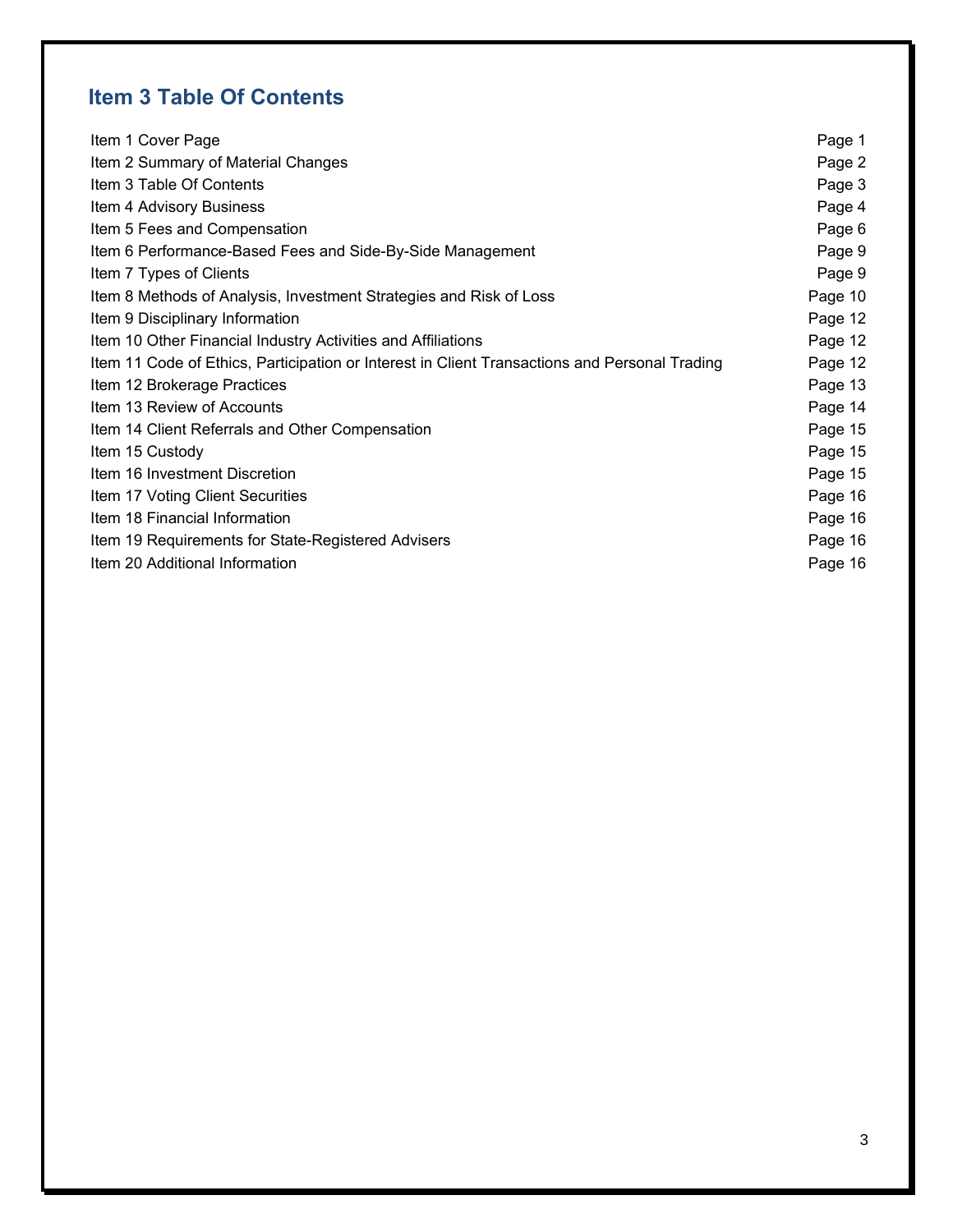# **Item 4 Advisory Business**

#### **Description of Services and Fees**

Dougherty & Associates Financial Advisors, Inc. is a registered investment adviser based in Buffalo, MN. We are organized as a corporation under the laws of the State of Minnesota. We have been providing investment advisory services since 2012. We are owned by Daniel Dougherty and Dillon Dougherty. Daniel Dougherty is the CEO and President and Dillon Dougherty is the CFO and Chief Compliance Officer. Currently, we offer the following investment advisory services, which are personalized to each individual client:

- Portfolio Management Services
- Asset Allocation/Portfolio Monitoring Services
- Financial Planning Services
- Selection of Other Advisers
- Seminars
- Consulting Services

The following paragraphs describe our services and fees. Please refer to the description of each investment advisory service listed below for information on how we tailor our advisory services to your individual needs. As used in this brochure, the words "we", "our" and "us" refer to Dougherty & Associates Financial Advisors, Inc. and the words "you", "your" and "client" refer to you as either a client or prospective client of our firm. Also, you may see the term Associated Person throughout this brochure. As used in this brochure, our Associated Persons are our firm's officers, employees, and all individuals providing investment advice on behalf of our firm.

#### **Portfolio Management Services**

We offer discretionary and non-discretionary portfolio management services. Our investment advice is tailored to meet our clients' needs and investment objectives. If you retain our firm for portfolio management services, we will meet with you to determine your investment objectives, risk tolerance, and other relevant information (the "suitability information") at the beginning of our advisory relationship. We will use the suitability information we gather to develop a strategy that enables our firm to give you continuous and focused investment advice and/or to make investments on your behalf. Portfolios we construct may consist of equity securities, mutual fund shares, corporate debt securities, municipal securities, U.S. government securities, and/or interest in partnerships, among others, if we determine such investments to be in the best interests of our clients. Once we construct an investment portfolio for you, we will monitor your portfolio's performance on an ongoing basis, and will rebalance the portfolio as required by changes in market conditions and in your financial circumstances. However, some accounts may only require periodic supervision and re-balancing of the portfolio. Management of these assets is not considered continuous in nature and the fee may be negotiated accordingly.

If you participate in our discretionary portfolio management services, we require you to grant our firm discretionary authority to manage your account. Discretionary authorization will allow our firm to determine the specific securities, and the amount of securities, to be purchased or sold for your account without your approval prior to each transaction. Discretionary authority is typically granted by the investment advisory agreement you sign with our firm, a power of attorney, or trading authorization forms. You may limit our discretionary authority (for example, limiting the types of securities that can be purchased for your account) by providing our firm with your restrictions and guidelines in writing. If you enter into non-discretionary arrangements with our firm, we must obtain your approval prior to executing any transactions on behalf of your account.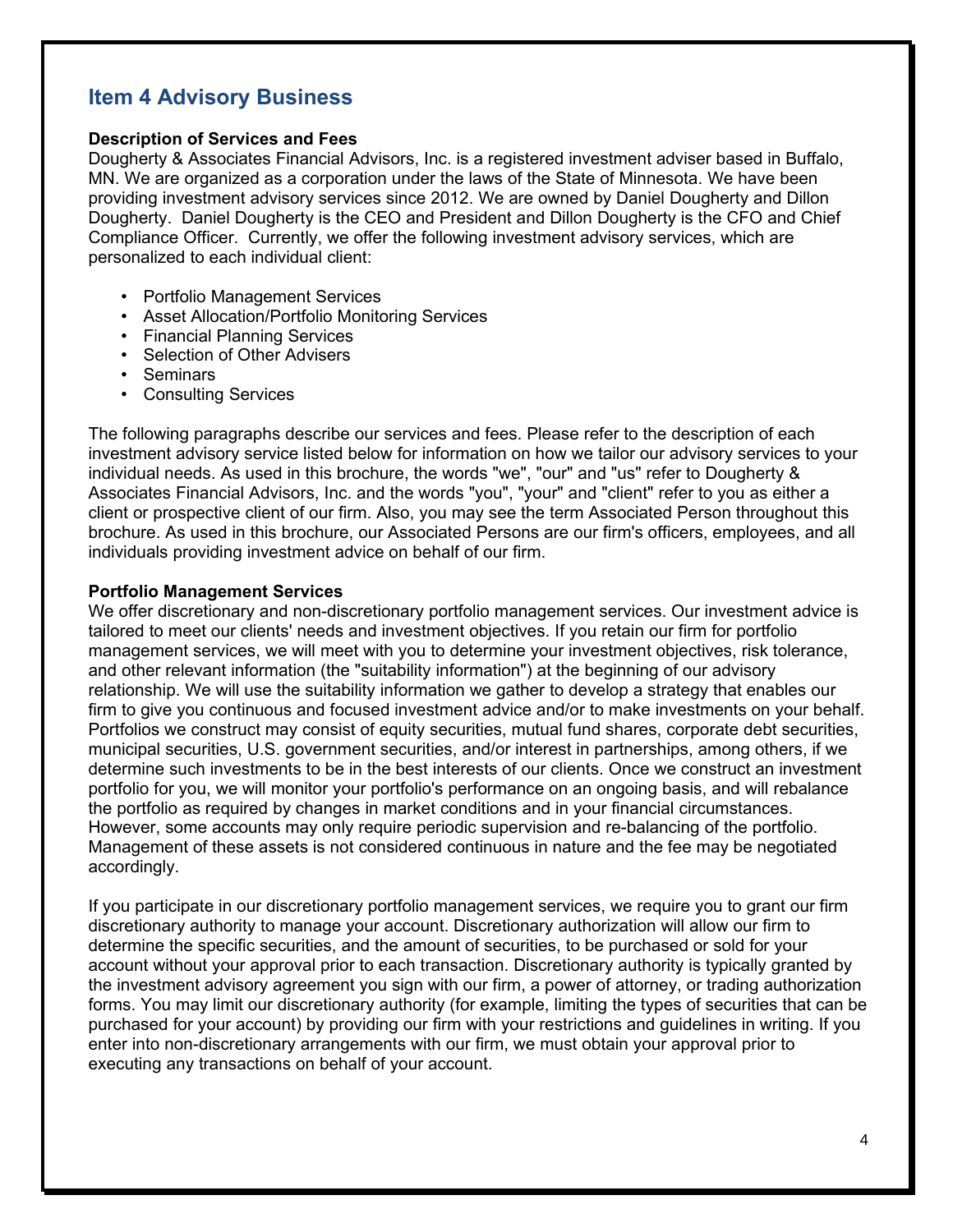#### **Asset Allocation/Portfolio Monitoring Services**

We offer asset allocation services that are tailored to meet our clients' needs and investment objectives. We will initially provide you with recommendations as to how to allocate your investments among categories of assets. We will then review your account on a pre-determined basis, such as monthly, quarterly, semi-annually or annually. The frequency of the services provided will be agreed upon by you and our firm and detailed in your client agreement. Where appropriate, we may provide you with recommendations to change your asset allocation in an effort to remain consistent with your stated financial objectives. You are free at all times to accept or reject any of our investment recommendations.

#### **Financial Planning Services**

We offer financial planning services, which will typically involve providing a variety of advisory services to clients regarding the management of their financial resources based upon an analysis of their individual needs. We will advise on matters involving investments in securities and non-securities, as well as matters involving non-investment related topics. Areas addressed may include tax planning, asset allocation, estate preservation, retirement planning, and college/education planning, among others. If you retain our firm for financial planning services, we will meet with you to gather information about your financial circumstances and objectives. Once we review and analyze the information you provide to our firm, we will deliver a plan to you, designed to help you achieve your stated financial goals and objectives. We may also prepare special reports at your request.

Financial plans are based on your financial situation at the time we present the plan to you, and on the financial information you provide to our firm. You must promptly notify our firm if your financial situation, goals, objectives, or needs change. Certain assumptions may be made with respect to interest and inflation rates and use of past trends and performance of the market and economy. Past performance is in no way an indication of future performance. We cannot offer any guarantees or promises that your financial goals and objectives will be met.

You are under no obligation to act on our financial planning recommendations. Should you choose to act on any of our recommendations, you are not obligated to implement the financial plan through any of our other investment advisory services. Moreover, you may act on our recommendations by placing securities transactions with any brokerage firm.

#### **Selection of Other Advisers**

As part of our investment advisory services, we may recommend that you use the services of a third party investment adviser ("TPA") to manage your entire, or a portion of your, investment portfolio. After gathering information about your financial situation and objectives, we may recommend that you engage a specific TPA or investment program. Factors that we take into consideration when making our recommendation(s) include, but are not limited to, the following: the TPA's performance, methods of analysis, fees, your financial needs, investment goals, risk tolerance, and investment objectives. We will periodically monitor the TPA(s)' performance to ensure its management and investment style remains aligned with your investment goals and objectives.

#### **Seminars**

From time-to-time, we may conduct workshop seminars.

#### **Consulting Services**

We may assist clients with facilitating the transfer of their investment accounts in the event of a divorce or death. Such services are provided at our firm's then-current hourly rate.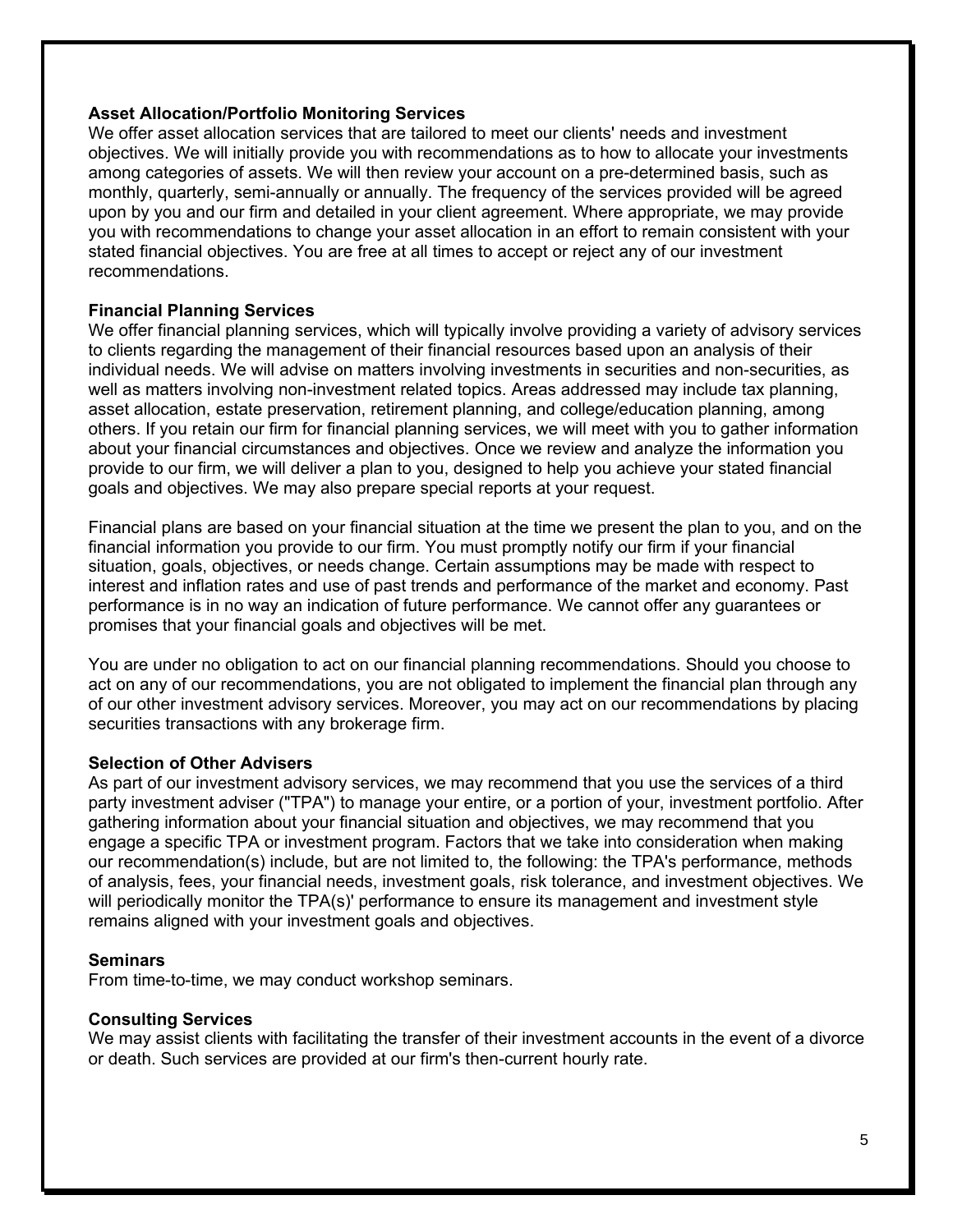#### **Types of Investments**

We primarily offer advice on mutual funds; however, we may also offer advice on equity securities, warrants, corporate debt securities, commercial paper, certificates of deposit, municipal securities, variable life insurance, variable annuities, U.S. Government securities, options contracts on securities, and interest in partnerships investing in real estate, oil and gas interests, technology, equipment leasing, or any other industries as we may deem appropriate in order to address your individualized needs, goals, and objectives.

You may request that we refrain from investing in particular securities or certain types of securities. You must provide these restrictions to our firm in writing.

#### **IRA Rollover Recommendations**

Effective December 20, 2021 (or such later date as the US Department of Labor ("DOL") Field Assistance Bulletin 2018-02 ceases to be in effect), for purposes of complying with the DOL's Prohibited Transaction Exemption 2020-02 ("PTE 2020-02") where applicable, we are providing the following acknowledgment to you. When we provide investment advice to you regarding your retirement plan account or individual retirement account, we are fiduciaries within the meaning of Title I of the Employee Retirement Income Security Act and/or the Internal Revenue Code, as applicable, which are laws governing retirement accounts. The way we make money creates some conflicts with your interests, so we operate under a special rule that requires us to act in your best interest and not put our interest ahead of yours. Under this special rule's provisions, we must:

- Meet a professional standard of care when making investment recommendations (give prudent advice);
- Never put our financial interests ahead of yours when making recommendations (give loyal advice);
- Avoid misleading statements about conflicts of interest, fees, and investments;
- Follow policies and procedures designed to ensure that we give advice that is in your best interest;
- Charge no more than is reasonable for our services; and
- Give you basic information about conflicts of interest.

We benefit financially from the rollover of your assets from a retirement account to an account that we manage or provide investment advice, because the assets increase our assets under management and, in turn, our advisory fees. As a fiduciary, we only recommend a rollover when we believe it is in your best interest.

#### **Assets Under Management**

As of January 19, 2022, we provide continuous management services for \$317,101,341 in client assets on a discretionary basis, and \$3,224,399 in client assets on a non-discretionary basis.

# **Item 5 Fees and Compensation**

#### **Portfolio Management Services**

Our fee for portfolio management services is based on a percentage of your assets we manage as set forth in the following fee schedule:

| <b>Assets Under Management</b> | <b>Maximum Annual Fee</b> |
|--------------------------------|---------------------------|
| \$0 up to \$999,999            | 2.25%                     |
| \$1,000,000 - \$1,999,999      | 2.00%                     |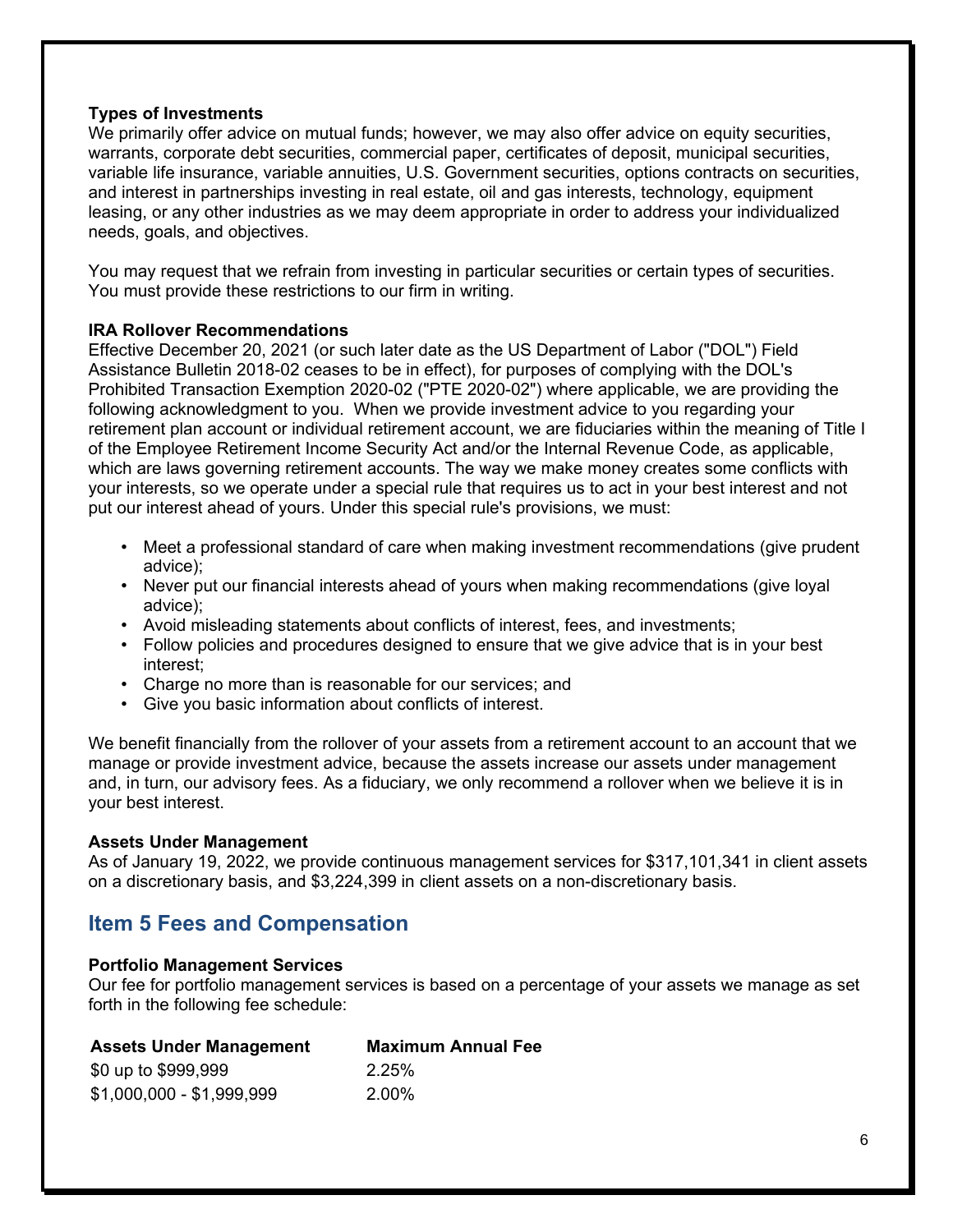| \$2,000,000 - \$4,999,999 | 1.75% |
|---------------------------|-------|
| \$5,000,000 - \$9,999,999 | 1.50% |
| Over \$10,000,000         | 1.25% |

Our annual portfolio management fee is billed and payable quarterly in advance based on the value of your account on the last business day of the previous calendar quarter. The initial fee will be due when you sign the Advisory Agreement, although exceptions may be made. For example, the initial fee may be waived until asset transfer is complete. If the portfolio management agreement is executed at any time other than the first day of a calendar quarter, our fees will apply on a pro rata basis, which means that the advisory fee is payable in proportion to the number of days in the quarter for which you are a client. Our advisory fee is negotiable, depending on individual client circumstances. We will send you an invoice for the payment of our advisory fee.

We will deduct our fee directly from your account through the qualified custodian holding your funds and securities. We will deduct our advisory fee only when you have given our firm written authorization permitting the fees to be paid directly from your account. We will send you an invoice showing the amount of the fee. Further, the qualified custodian will deliver an account statement to you at least quarterly. These account statements will show all disbursements from your account. You should review all statements for accuracy.

We may adjust your advisory fee to offset commissions that our Associated Persons earn as registered representatives of a broker-dealer in connection with the sale of mutual fund transactions. Specifically, the purchase of front-end load shares (A shares) or back-end load shares (B shares), during the time your management agreement is in effect and/or within 12 months prior to the effective date of the management agreement, will result in a full offset of your advisory fees. For purchases of loaded shares within 13 to 24 months of the effective date of the management agreement, the resulting management fee offset will be equal to one-half of the commission earned by the Associated Person within that time period. Your advisory fee will not be offset by the total commission you pay; it will only be offset by the portion of the commission earned by the Associated Person in his or her capacity as a registered representative. However, this provision will not apply to commissions earned from level-load mutual fund transactions (C shares) or commissions earned from the sale or servicing of annuities or insurance products. Please refer to the *Fees and Compensation* section of this Brochure for more information on the compensation our Associated Persons earn in their capacities as registered representatives.

You may terminate the portfolio management agreement upon 30-days' written notice to our firm. You will incur a pro rata charge for services rendered prior to the termination of the portfolio management agreement, which means you will incur advisory fees only in proportion to the number of days in the quarter for which you are a client. If you have pre-paid advisory fees that we have not yet earned, you will receive a prorated refund of those fees.

#### **Asset Allocation /Portfolio Monitoring Services**

We charge a fixed fee for asset allocation and/or portfolio monitoring services, which ranges between \$25 and \$1,500 per quarter. We will invoice you for these services and fees will be due and payable quarterly in advance. In limited circumstances, we may bill annually at the client's request. The final fee is determined based on the complexity of your financial position, the time involved in providing the client with the contracted services, and the size of your account. *In limited circumstances,* the cost/time could potentially exceed the initial estimate. In such cases, we will notify you and request that you pay an additional fee. In some cases, other fee arrangements may be negotiated.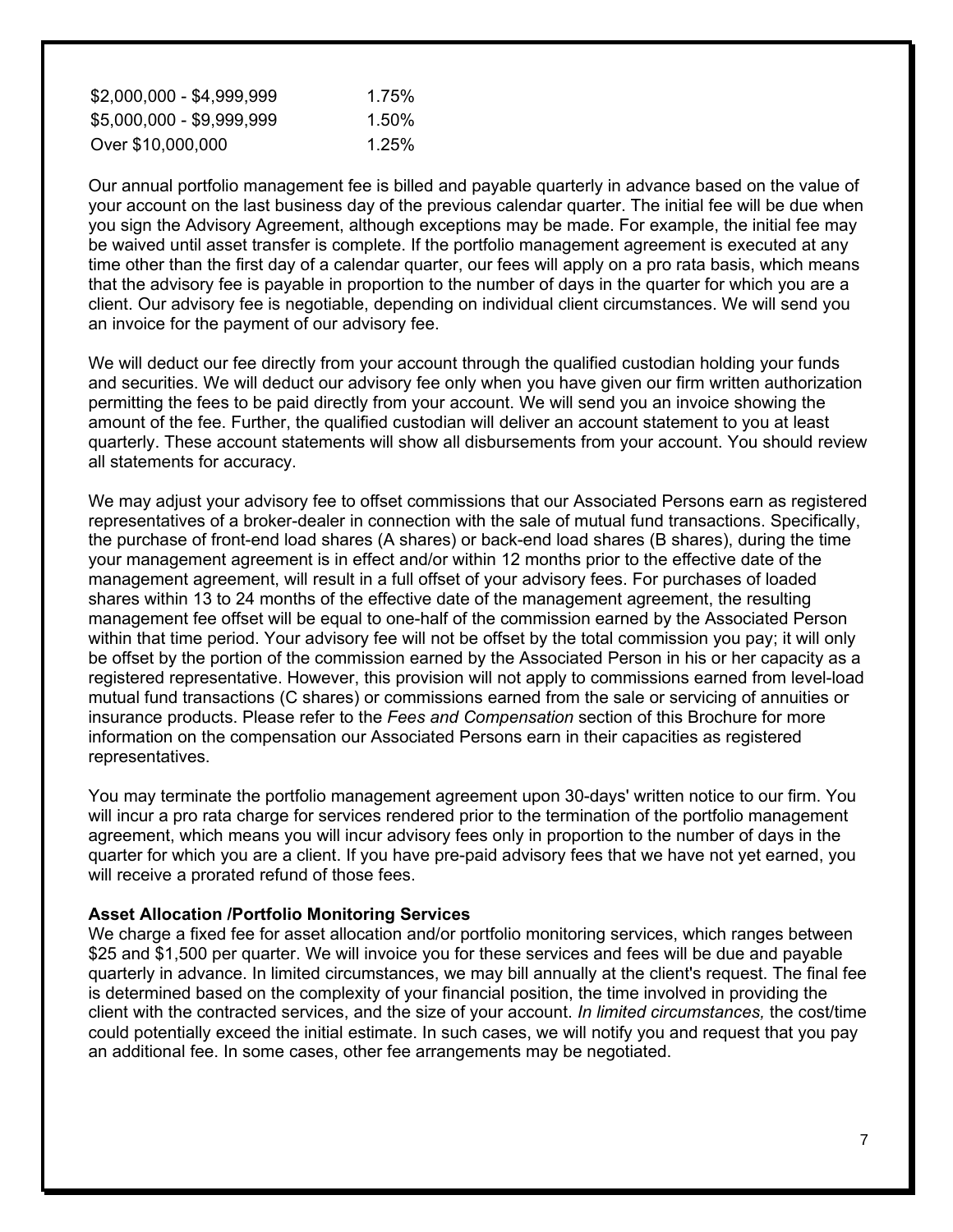You may terminate the investment advisory agreement by providing written notice to our firm. The asset allocation fee will be prorated for the quarter in which the termination notice is given, which means that you will incur advisory fees only in proportion to the number of days in the quarter for which you are a client. If you have pre-paid advisory fees that we have not yet earned, you will receive a prorated refund of those fees.

#### **Financial Planning Services**

We charge either an hourly or fixed fee for financial planning services. You may pay an hourly fee ranging between \$50 and \$250 per hour, or you may pay a fixed fee ranging between \$25 and \$5,000 per quarter. However, we reserve the right to negotiate the fee for financial planning services that have a level of complexity outside the normal scope of services provided. This fee will be negotiated and agreed upon by you and our firm, and the fee will be detailed in your client agreement. Fees are due upon completion of services rendered. When the scope of the financial planning services has been agreed upon, a determination will be made as to applicable fee. The final fee, subject to negotiation, is directly dependent upon the facts and circumstances of your financial and tax situation, as well as the complexity of the financial plan or services requested. *In limited circumstances*, the cost/time could potentially exceed the initial estimate. In such cases, we will notify you and may request that you pay an additional fee.

You may terminate the financial planning agreement by providing written notice to our firm. You will incur a pro rata charge for services rendered prior to the termination of the agreement.

#### **Selection of Other Advisers**

We do not charge you a separate fee for the selection of other advisers. We will share in the advisory fee you pay directly to the TPA. The advisory fee you pay to the TPA is established and payable in accordance with the brochure provided by each TPA to whom you are referred. These fees may or may not be negotiable. Our compensation may differ depending upon the individual agreement we have with each TPA. As such, a conflict of interest may arise where our firm or our Associated Persons may have an incentive to recommend one TPA over another TPA with whom we have more favorable compensation arrangements or other advisory programs offered by TPAs with whom we have less or no compensation arrangements.

You will be required to sign an agreement directly with the recommended TPA(s). You may terminate your advisory relationship with the TPA according to the terms of your agreement with the TPA. You should review each TPA's brochure for specific information on how you may terminate your advisory relationship with the TPA and how you may receive a refund, if applicable. You should contact the TPA directly for questions regarding your advisory agreement with the TPA.

#### **Seminars**

Although many of the seminars are conducted at no charge, we reserve the right to charge an administration fee to cover the expenses associated with the workshop. This fee is dependent on the cost of materials and other expenses involved, but the fee will not exceed \$500 per registrant. Prior to the seminar, the amount of the fee will be announced and payment of the stated fee will be due and payable upon registration. If, for any reason, a registrant for the seminar would like to cancel the reservation, 48 hours notice must be given to our firm for a refund of the prepaid fee. Thereafter, fees are non-refundable.

#### **Additional Fees and Expenses**

As part of our investment advisory services to you, we may invest, or recommend that you invest, in mutual funds and exchange traded funds. The fees that you pay to our firm for investment advisory services are separate and distinct from the fees and expenses charged by mutual funds or exchange traded funds (described in each fund's prospectus) to their shareholders. These fees will generally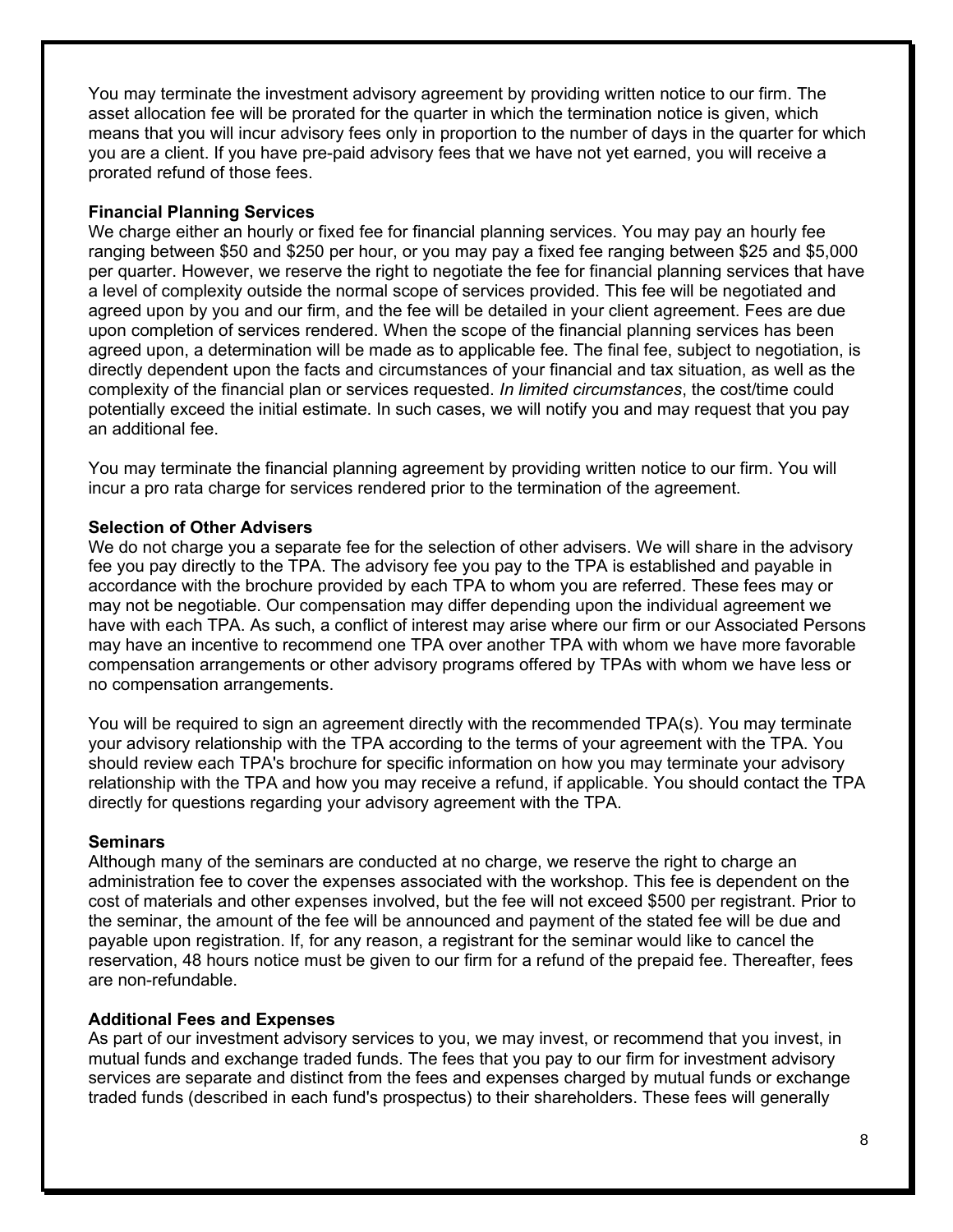include a management fee and other fund expenses. You will also incur transaction charges and/or brokerage fees when purchasing or selling securities. These charges and fees are typically imposed by the broker-dealer or custodian through whom your account transactions are executed. We do not share in any portion of the brokerage fees/transaction charges imposed by the broker-dealer or custodian. To fully understand the total cost you will incur, you should review all the fees charged by mutual funds, exchange traded funds, our firm, and others. For information on our brokerage practices, please refer to the "Brokerage Practices" section of this brochure.

#### **Compensation for the Sale of Securities or Other Investment Products**

Persons providing investment advice on behalf of our firm are registered representatives with Independent Financial Group, LLC, a securities broker-dealer, and a member of the Financial Industry Regulatory Authority and the Securities Investor Protection Corporation. In their capacity as registered representatives, these persons will receive commission-based compensation in connection with the purchase and sale of securities, including 12b-1 fees for the sale of investment company products. Persons providing investment advice on behalf of our firm may also be licensed as independent insurance agents. Compensation earned by these persons in their capacities as registered representatives or insurance agents is separate and in addition to our advisory fees. This practice presents a conflict of interest because persons providing investment advice on behalf of our firm who are registered representatives or insurance agents have an incentive to effect securities transactions for the purpose of generating commissions rather than solely based on your needs. However, you are under no obligation, contractually or otherwise, to purchase securities or insurance products through any person affiliated with our firm.

Advisory services offered through Independent Financial Group, LLC are separate and distinct from services offered through our firm. Fees earned by such individuals in their capacities as investment adviser representatives of Independent Financial Group, LLC are separate and distinct from advisory fees paid to our firm. You are under no obligation to purchase advisory services through Independent Financial Group, LLC or our Associated Persons in their capacities as investment adviser representatives with Independent Financial Group, LLC.

# **Item 6 Performance-Based Fees and Side-By-Side Management**

We do not accept performance-based fees or participate in side- by-side management. Side-by-side management refers to the practice of managing accounts that are charged performance-based fees while at the same time managing accounts that are not charged performance-based fees. Performance-based fees are fees that are based on a share of capital gains or capital appreciation of a client's account. Our fees are calculated as described in the *Advisory Business* section above, and are not charged on the basis of a share of capital gains upon, or capital appreciation of, the funds in your advisory account.

# **Item 7 Types of Clients**

We offer investment advisory services to individuals, pension and profit sharing plans, trusts, estates, charitable organizations, corporations, and other business entities.

In general, we do not require a minimum dollar amount to open and maintain an advisory account; however, we have the right to terminate your Account if it falls below a minimum size which, in our sole opinion, is too small to effectively manage.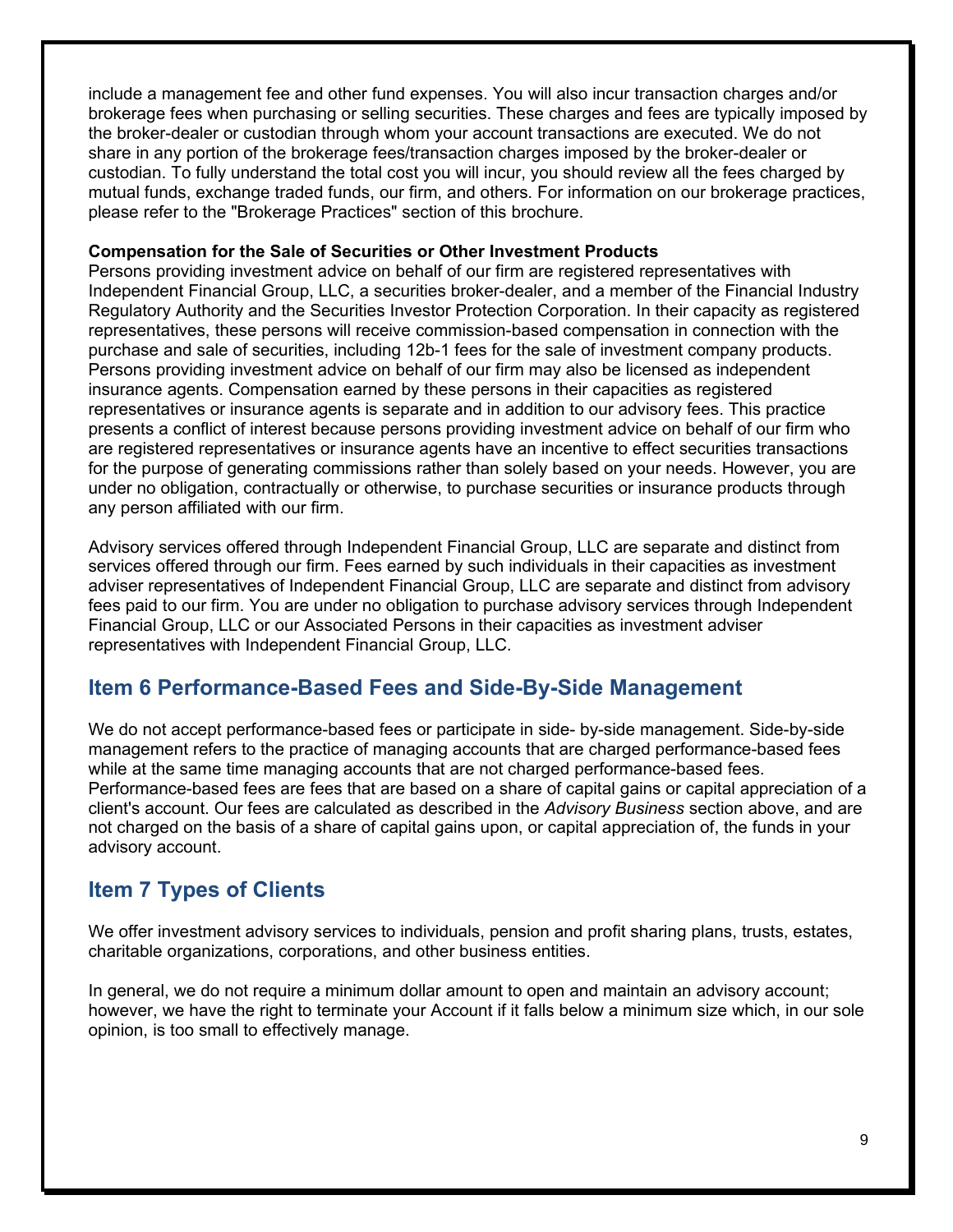# **Item 8 Methods of Analysis, Investment Strategies and Risk of Loss**

#### **Our Methods of Analysis and Investment Strategies**

We may use one or more of the following methods of analysis or investment strategies when providing investment advice to you:

- Fundamental Analysis involves analyzing individual companies and their industry groups, such as a company's financial statements, details regarding the company's product line, the experience and expertise of the company's management, and the outlook for the company's industry. The resulting data is used to measure the true value of the company's stock compared to the current market value. The risk of fundamental analysis is that information obtained may be incorrect and the analysis may not provide an accurate estimate of earnings, which may be the basis for a stock's value. If securities prices adjust rapidly to new information, utilizing fundamental analysis may not result in favorable performance.
- Long Term Purchases securities purchased with the expectation that the value of those securities will grow over a relatively long period of time, generally greater than one year. Long term purchases may also be affected by unforeseen long term changes in the company in which you are invested or in the overall market.
- Short Term Purchases securities purchased with the expectation that they will be sold within a relatively short period of time, generally less than one year, to take advantage of the securities' short-term price fluctuations. Short term trading generally involves a greater degree of risk than long term trading due to market volatility over a short period of time.
- Margin Transactions a securities transaction in which an investor borrows money to purchase a security, in which case the security serves as collateral on the loan. Buying on margin means borrowing money from a broker to purchase stock. Margin trading allows you to buy more stock than you'd be able to normally. An initial investment of at least \$2,000 is required for a margin account, though some brokerages require more. This deposit is known as the minimum margin. Once the account is opened and operational, you can borrow up to 50% of the purchase price of a stock. This portion of the purchase price that you deposit is known as the initial margin. Some brokerages require you to deposit more than 50% of the purchase price. Not all stocks qualify to be bought on margin. When you sell the stock in a margin account, the proceeds go to your broker against the repayment of the loan until it is fully paid. There is also a restriction called the maintenance margin, which is the minimum account balance you must maintain before your broker will force you to deposit more funds or sell stock to pay down your loan. When this happens, it's known as a margin call. If for any reason you do not meet a margin call, the brokerage has the right to sell your securities to increase your account equity until you are above the maintenance margin. Additionally, your broker may not be required to consult you before selling. Under most margin agreements, a firm can sell your securities without waiting for you to meet the margin call and you can't control which stock is sold to cover the margin call. You also have to pay the interest on your loan. The interest charges are applied to your account unless you decide to make payments. Over time, your debt level increases as interest charges accrue against you. As debt increases, the interest charges increase, and so on. Therefore, buying on margin is mainly used for short-term investments. The longer you hold an investment, the greater the return that is needed to break even. In volatile markets, prices can fall very quickly. You can lose more money than you have invested.

Our investment strategies and advice may vary depending upon each client's specific financial situation. As such, we determine investments and allocations based upon your predefined objectives, risk tolerance, time horizon, financial horizon, financial information, liquidity needs, and other various suitability factors. Your restrictions and guidelines may affect the composition of your portfolio.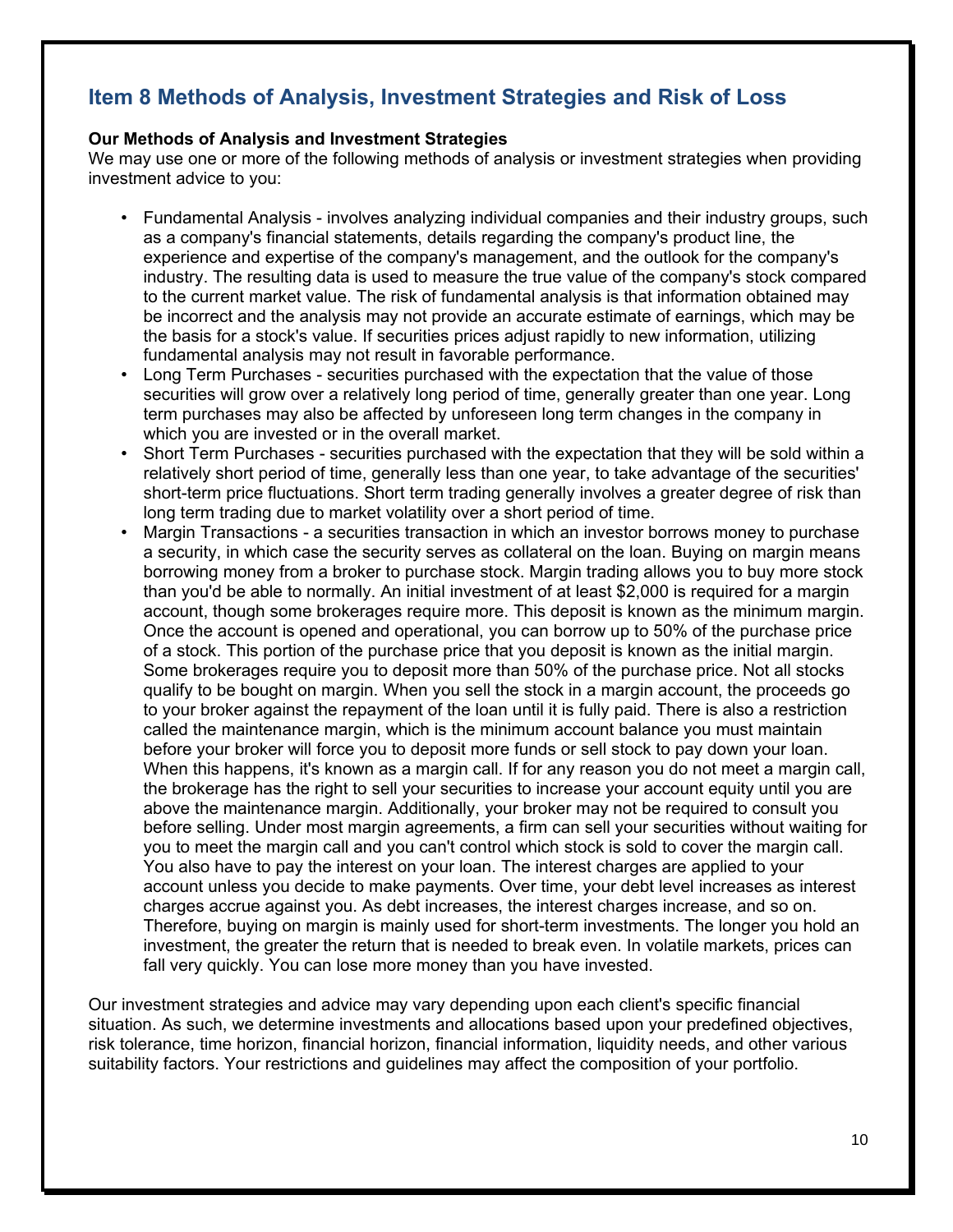We may use short-term trading (in general, selling securities within 30 days of purchasing the same securities) as an investment strategy when managing your account(s). Short-term trading is not a fundamental part of our overall investment strategy, but we may use this strategy occasionally when we determine that it is suitable given your stated investment objectives and tolerance for risk.

Our strategies and investments may have unique and significant tax implications. However, unless we specifically agree otherwise, and in writing, tax efficiency is not our primary consideration in the management of your assets. Regardless of your account size or any other factors, we strongly recommend that you continuously consult with a tax professional prior to and throughout the investing of your assets.

Moreover, as a result of revised IRS regulations, custodians and broker-dealers will begin reporting the cost basis of equities acquired in client accounts on or after January 1, 2011. Your custodian will default to the FIFO (First-In First-Out) accounting method for calculating the cost basis of your equities, options, and fixed income investments. With respect to mutual funds, your account custodian will use the average cost accounting method. You are responsible for contacting your tax advisor to determine if these accounting methods are the right choice for you. If your tax advisor believes another accounting method is more advantageous, please provide written notice to our firm immediately and we will alert your account custodian of your individually selected accounting method. Please note that decisions about cost basis accounting methods will need to be made before trades settle, as the cost basis method cannot be changed after settlement.

#### **Risk of Loss**

Investing in securities involves risk of loss that you should be prepared to bear. We do not represent or guarantee that our services or methods of analysis can or will predict future results, successfully identify market tops or bottoms, or insulate clients from losses due to market corrections or declines. We cannot offer any guarantees or promises that your financial goals and objectives will be met. Past performance is in no way an indication of future performance.

#### **Recommendation of Particular Types of Securities**

As disclosed under the "Advisory Business" section in this brochure, we primarily recommend mutual funds; however, we may recommend other types of investments as appropriate for you since each client has different needs and different tolerance for risk.

Mutual funds are professionally managed collective investment systems that pool money from many investors and invest in stocks, bonds, short-term money market instruments, other mutual funds, other securities or any combination thereof. The fund will have a manager that trades the fund's investments in accordance with the fund's investment objective. While mutual funds generally provide diversification, risks can be significantly increased if the fund is concentrated in a particular sector of the market, primarily invests in small cap or speculative companies, uses leverage (i.e., borrows money) to a significant degree, or concentrates in a particular type of security (i.e., equities) rather than balancing the fund with different types of securities. The returns on mutual funds can be reduced by the costs to manage the funds. Also, while some mutual funds are "no load" and charge no fee to buy into, or sell out of, the fund, other types of mutual funds do charge such fees which can also reduce returns. Mutual funds can also be "closed end" or "open end". So-called "open end" mutual funds continue to allow in new investors indefinitely which can dilute other investors' interests.

Each type of security has its own unique set of risks associated with it and it would not be possible to list here all of the specific risks of every type of investment. Even within the same type of investment, risks can vary widely. However, in very general terms, the higher the anticipated return of an investment, the higher the risk of loss associated with it.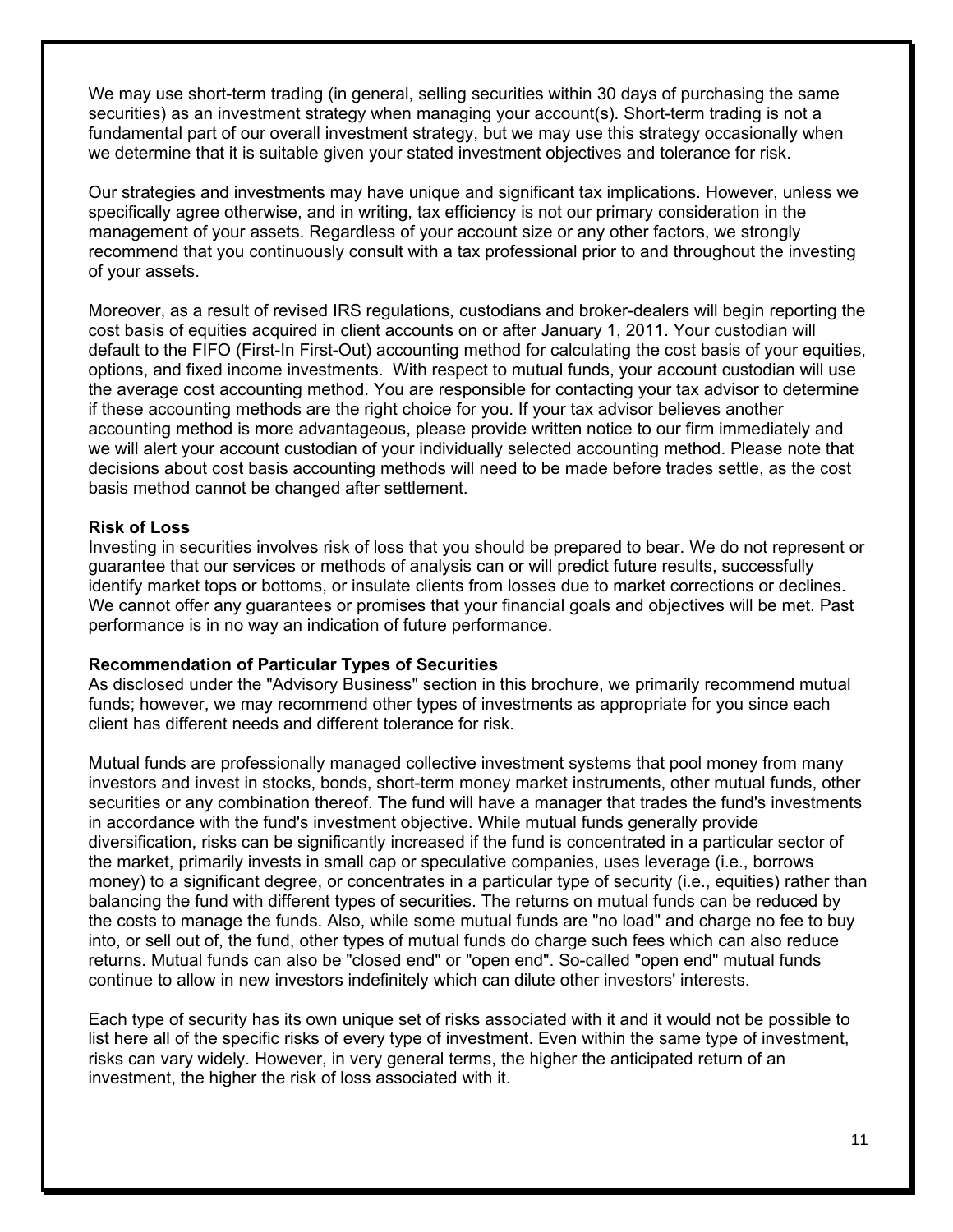# **Item 9 Disciplinary Information**

Neither our firm nor any of our Associated Persons has any reportable disciplinary information.

### **Item 10 Other Financial Industry Activities and Affiliations**

#### **Registrations with Broker-Dealer /Other Investment Adviser**

Persons providing investment advice on behalf of our firm are registered representatives with Independent Financial Group, LLC. Additionally, some Associated Persons are investment adviser representatives of Independent Financial Group, LLC. Please refer to the "Fees and Compensation" section above for more information regarding these other business activities.

#### **Recommendation of Other Advisers**

We may recommend that you use a third party adviser ("TPA") based on your needs and suitability. We will receive compensation from the TPA for recommending that you use their services. These compensation arrangements present a conflict of interest because we have a financial incentive to recommend the services of the third party adviser. You are not obligated, contractually or otherwise, to use the services of any TPA we recommend.

# **Item 11 Code of Ethics, Participation or Interest in Client Transactions and Personal Trading**

#### **Description of Our Code of Ethics**

We strive to comply with applicable laws and regulations governing our practices. Therefore, our Code of Ethics includes guidelines for professional standards of conduct for our Associated Persons. Our goal is to protect your interests at all times and to demonstrate our commitment to our fiduciary duties of honesty, good faith, and fair dealing with you. All of our Associated Persons are expected to adhere strictly to these guidelines. Our Code of Ethics also requires that certain persons associated with our firm submit reports of their personal account holdings and transactions to a qualified representative of our firm who will review these reports on a periodic basis. Persons associated with our firm are also required to report any violations of our Code of Ethics. Additionally, we maintain and enforce written policies reasonably designed to prevent the misuse or dissemination of material, non-public information about you or your account holdings by persons associated with our firm.

Clients or prospective clients may obtain a copy of our Code of Ethics by contacting us at the telephone number on the cover page of this brochure.

#### **Participation or Interest in Client Transactions**

Neither our firm nor any of our Associated Persons has any material financial interest in client transactions beyond the provision of investment advisory services as disclosed in this brochure.

#### **Personal Trading Practices**

Our firm or persons associated with our firm may buy or sell the same securities that we recommend to you or securities in which you are already invested. We may also combine our orders to purchase securities with your orders to purchase securities ("block trading"). Please refer to the "Brokerage Practices" section in this brochure for information on our block trading practices.

A conflict of interest exists in such cases because we have the ability to trade ahead of you and potentially receive more favorable prices than you will receive. To eliminate this conflict of interest, it is our policy that neither our Associated Persons nor we shall have priority over your account in the purchase or sale of securities.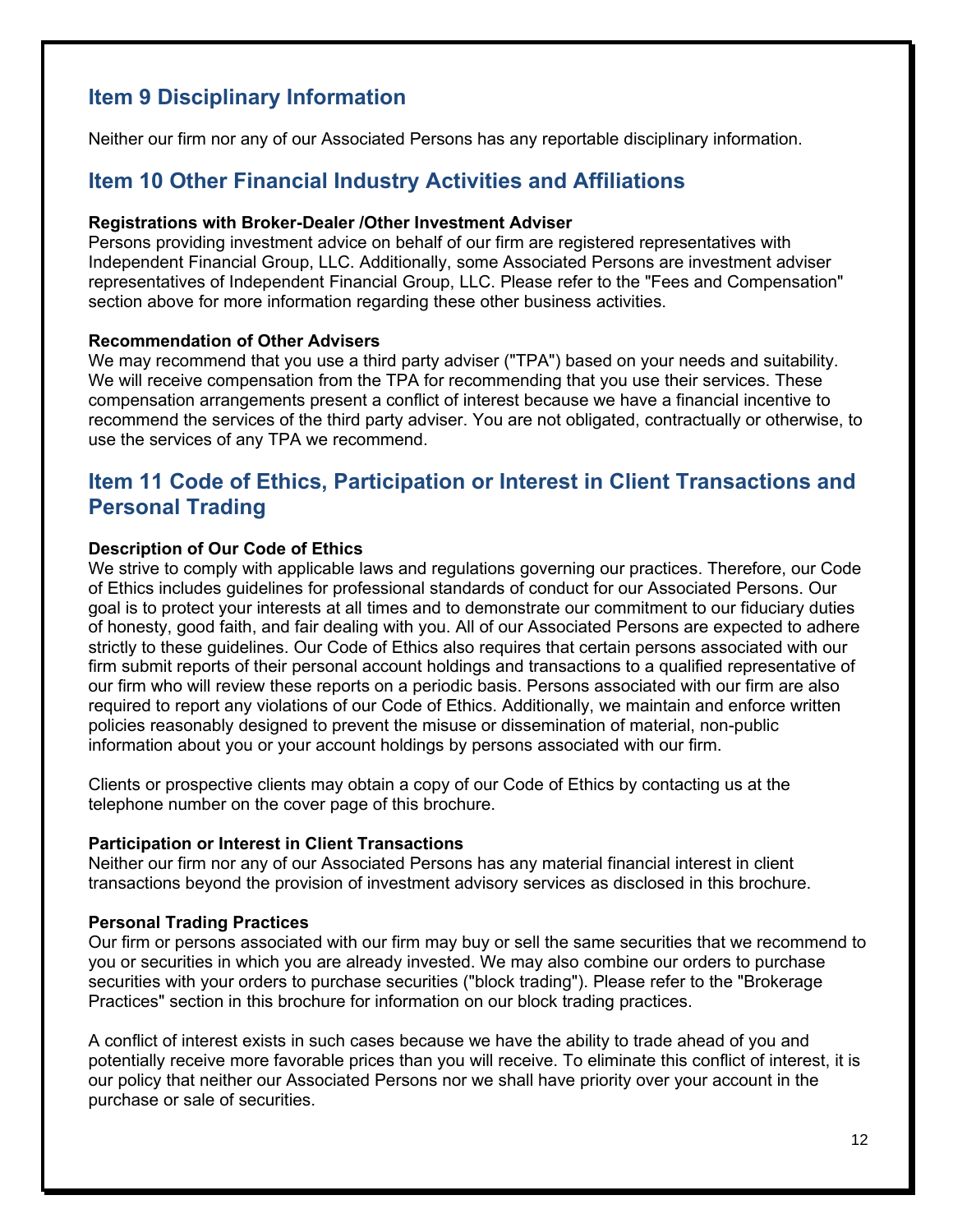# **Item 12 Brokerage Practices**

We recommend the brokerage and custodial services of TD AMERITRADE, Inc., a securities brokerdealer and a member of the Financial Industry Regulatory Authority, National Futures Association, and the Securities Investor Protection Corporation.

We believe that the recommended broker-dealer/custodian provides quality execution services for you at competitive prices. Price is not the sole factor we consider in evaluating best execution. We also consider the quality of the brokerage services provided by the recommended broker-dealer/custodian, including the value of research provided, the firm's reputation, execution capabilities, commission rates, and responsiveness to our clients and our firm. In recognition of the value of research services and additional brokerage products and services the recommended broker-dealer/custodian provides, you may pay higher commissions and/or trading costs than those that may be available elsewhere.

Persons providing investment advice on behalf of our firm who are registered representatives of Independent Financial Group, LLC may recommend Independent Financial Group, LLC to you for the purchase or sale of certain securities. These individuals are subject to applicable rules that restrict them from conducting securities transactions away from of Independent Financial Group, LLC unless Independent Financial Group, LLC provides the representative with written authorization to do so. Therefore, these individuals are generally limited to conducting securities transactions through Independent Financial Group, LLC or other approved broker/dealers. It may be the case that Independent Financial Group, LLC charges higher transactions costs and/or custodial fees than another broker charges for the same types of services. If transactions are executed through Independent Financial Group, LLC, these individuals (in their separate capacities as registered representatives of Independent Financial Group, LLC may earn commission-based compensation as result of placing the recommended securities transactions through Independent Financial Group, LLC. This practice presents a conflict of interest because these registered representatives have an incentive to effect securities transactions for the purpose of generating commissions rather than solely based on your needs. You may utilize the broker-dealer of your choice and have no obligation to purchase or sell securities through such broker as we recommend. Please see the "Fees and Compensation" section in this brochure for more information on the compensation received by registered representatives who are affiliated with our firm.

#### **TD AMERITRADE Research and Other Benefits**

Our firm participates in the TD AMERITRADE Institutional program. TD AMERITRADE Institutional is a division of TD AMERITRADE, Inc. ("TD AMERITRADE") member FINRA/SIPC/NFA. TD AMERITRADE is an independent and unaffiliated SEC-registered broker -dealer and FINRA member. TD AMERITRADE offers to independent investment advisors services which include custody of securities, trade execution, clearance and settlement of transactions. Our firm receives some benefits from TD AMERITRADE through its participation in the program.

There is no direct link between our firm's participation in the program and the investment advice it gives to its Clients, although our firm receives economic benefits through its participation in the program that are typically not available to TD AMERITRADE retail investors. These benefits include the following products and services (provided without cost or at a discount): receipt of duplicate Client statements and confirmations ; research related products and tools; consulting services; access to a trading desk serving adviser participants; access to block trading (which provides the ability to aggregate securities transactions for execution and then allocate the appropriate shares to Client accounts); the ability to have advisory fees deducted directly from Client accounts; access to an electronic communications network for Client order entry and account information; access to mutual funds with no transaction fees and to certain institutional money managers; and discounts on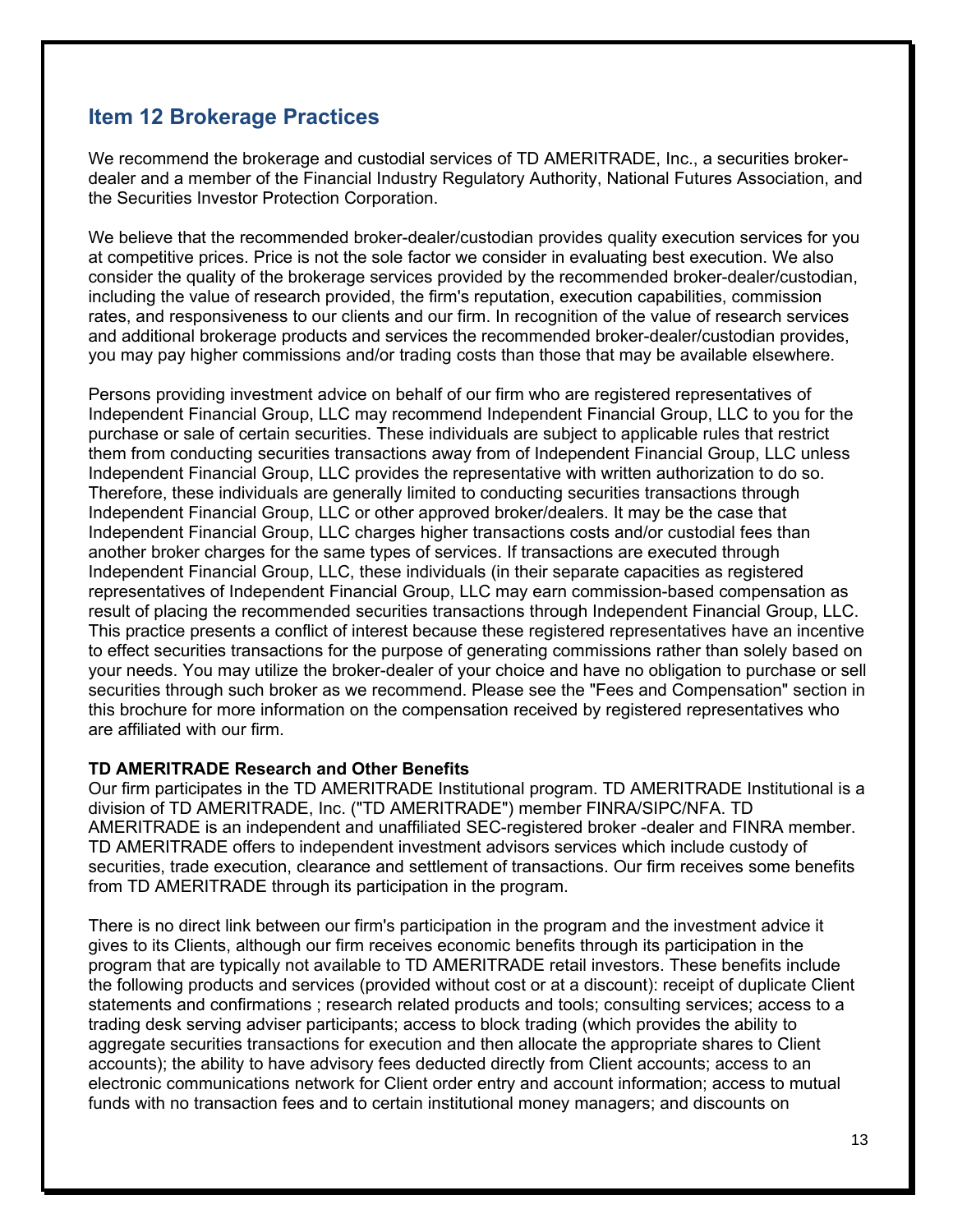compliance, marketing, research, technology, and practice management products or services provided to our firm by third party vendors. TD AMERITRADE may also have paid for business consulting and professional services received by our firm's related persons. Some of the products and services made available by TD AMERITRADE through the program may benefit our firm but may not benefit its Client accounts. These products or services may assist our firm in managing and administering Client accounts, including accounts not maintained at TD AMERITRADE. Other services made available by TD AMERITRADE are intended to help our firm manage and further develop its business enterprise. The benefits received by our firm or its personnel through participation in the program do not depend on the amount of brokerage transactions directed to TD AMERITRADE. As part of its fiduciary duties to Clients, the firm endeavors at all times to put the interests of its Clients first. Clients should be aware, however, that the receipt of economic benefits by our firm or its related persons in and of itself creates a potential conflict of interest and may indirectly influence our firm's choice of TD AMERITRADE for custody and brokerage services.

#### **Brokerage for Client Referrals**

We do not receive client referrals from broker-dealers in exchange for cash or other compensation, such as brokerage services or research.

#### **Block Trades**

We may combine multiple orders for shares of the same securities purchased for advisory accounts we manage (this practice is commonly referred to as "block trading"). We will then distribute a portion of the shares to participating accounts in a fair and equitable manner. The distribution of the shares purchased is typically proportionate to the size of the account, but it is not based on account performance or the amount or structure of management fees. Subject to our discretion regarding factual and market conditions, when we combine orders, each participating account pays an average price per share for all transactions and pays a proportionate share of all transaction costs. Accounts owned by our firm or persons associated with our firm may participate in block trading with your accounts; however, they will not be given preferential treatment.

We do not combine multiple orders for mutual funds which do not trade in blocks.

# **Item 13 Review of Accounts**

Daniel Dougherty, CEO and Dillon Dougherty CFO will monitor managed accounts on an ongoing basis to ensure that the advisory services provided to you are consistent with your stated investment needs and objectives. Where you have contracted with the firm for non-continuous management of accounts, asset allocation/portfolio monitoring services, or quarterly financial planning services, your account will be reviewed periodically as agreed upon in the agreement executed between the you and our firm.

You are encouraged to contact us with any questions or changes in financial situation or investment guidelines as such situations/changes occur. Triggering factors that may stimulate additional reviews include, but are not limited to, significant market corrections, large deposits or withdrawals from an account, and your request for an additional review.

With respect to your managed account(s), you will receive monthly and/or quarterly reports and trade confirmations from the custodian holding their funds and securities. Additionally, in conjunction with (or in addition to) client meetings and account reviews, we may prepare and/or provide performance and/or cost basis reports.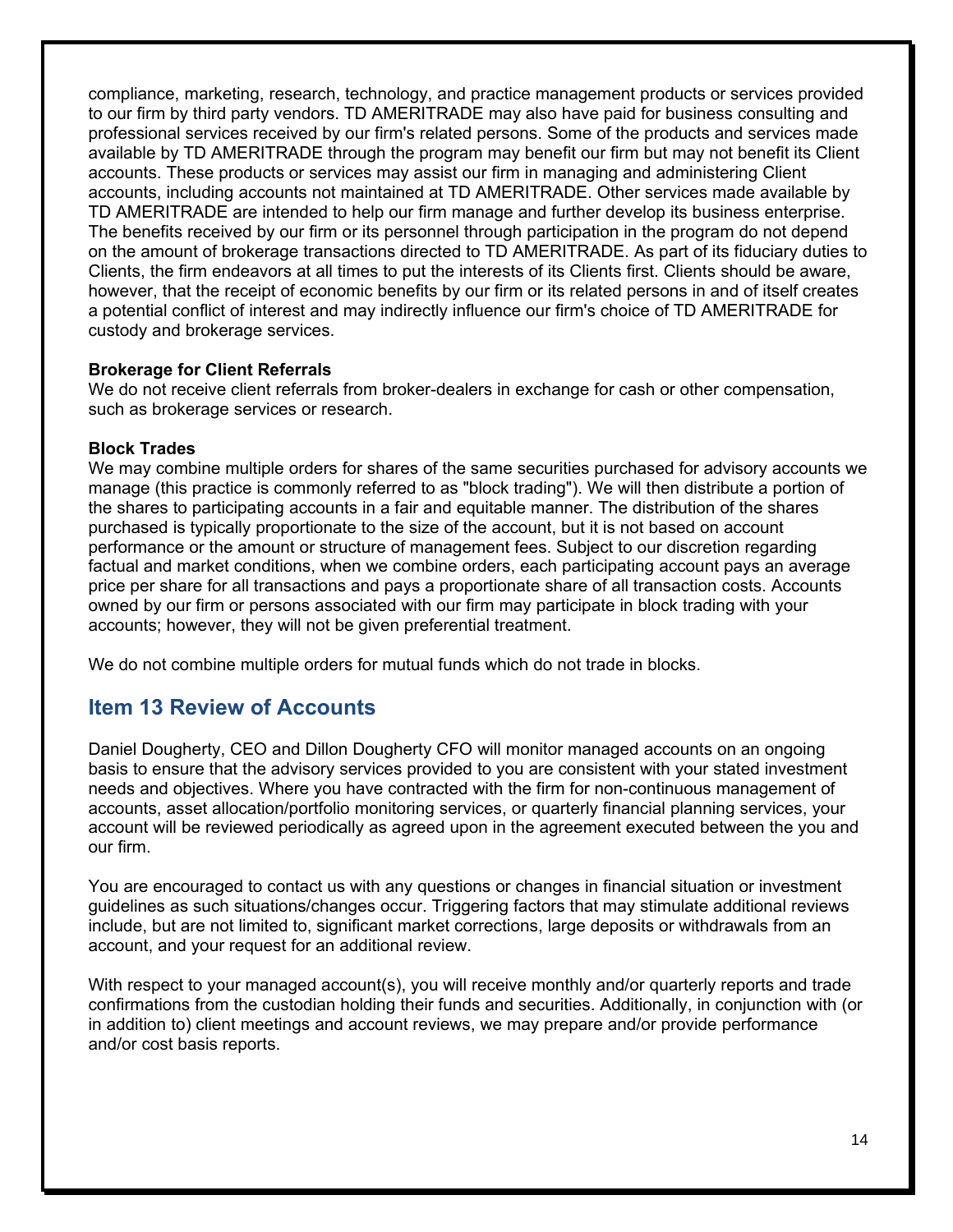# **Item 14 Client Referrals and Other Compensation**

We do not receive any compensation from any third party in connection with providing investment advice to you nor do we compensate any individual or firm for client referrals.

# **Item 15 Custody**

As paying agent for our firm, TD AMERITRADE will directly debit your account(s) for the payment of our advisory fees. This ability to deduct our advisory fees from your accounts causes our firm to exercise limited custody over your funds or securities. We do not have physical custody of any of your funds and/or securities. Your funds and securities will be held with a bank, broker-dealer, or other independent, qualified custodian. You will receive account statements from the independent, qualified custodian(s) holding your funds and securities at least quarterly. The account statements from your custodian(s) will indicate the amount of our advisory fees deducted from your account(s) each billing period. You should carefully review account statements for accuracy.

If you have a question regarding your account statement or if you did not receive a statement from your custodian, contact your custodian directly.

We have access to certain clients' account login credentials, which gives our firm custody over such accounts. We have engaged an accountant to audit such assets. Clients over whose accounts we have custody will receive account statements from their independent qualified custodian.

#### **Asset Transfer Authority**

Our firm or persons associated with our firm may effect third party asset transfers for client accounts without client written consent per transaction for client accounts. An adviser with authority to conduct third party asset transfers has access to the client's assets, and therefore has custody of the clients' assets in any related accounts.

### **Item 16 Investment Discretion**

Before we can buy or sell securities on your behalf, you must first sign our discretionary management agreement, a power of attorney, and/or trading authorization forms.

You may grant our firm discretion over the selection and amount of securities to be purchased or sold for your account(s) without obtaining your consent or approval prior to each transaction. You may specify investment objectives, guidelines, and/or impose certain conditions or investment parameters for your account(s). For example, you may specify that the investment in any particular stock or industry should not exceed specified percentages of the value of the portfolio and/or restrictions or prohibitions of transactions in the securities of a specific industry or security. Please refer to the "Advisory Business" section in this brochure for more information on our discretionary management services.

If you enter into non-discretionary arrangements with our firm, we will obtain your approval prior to the execution of any transactions for your account(s). You have an unrestricted right to decline to implement any advice provided by our firm on a non-discretionary basis.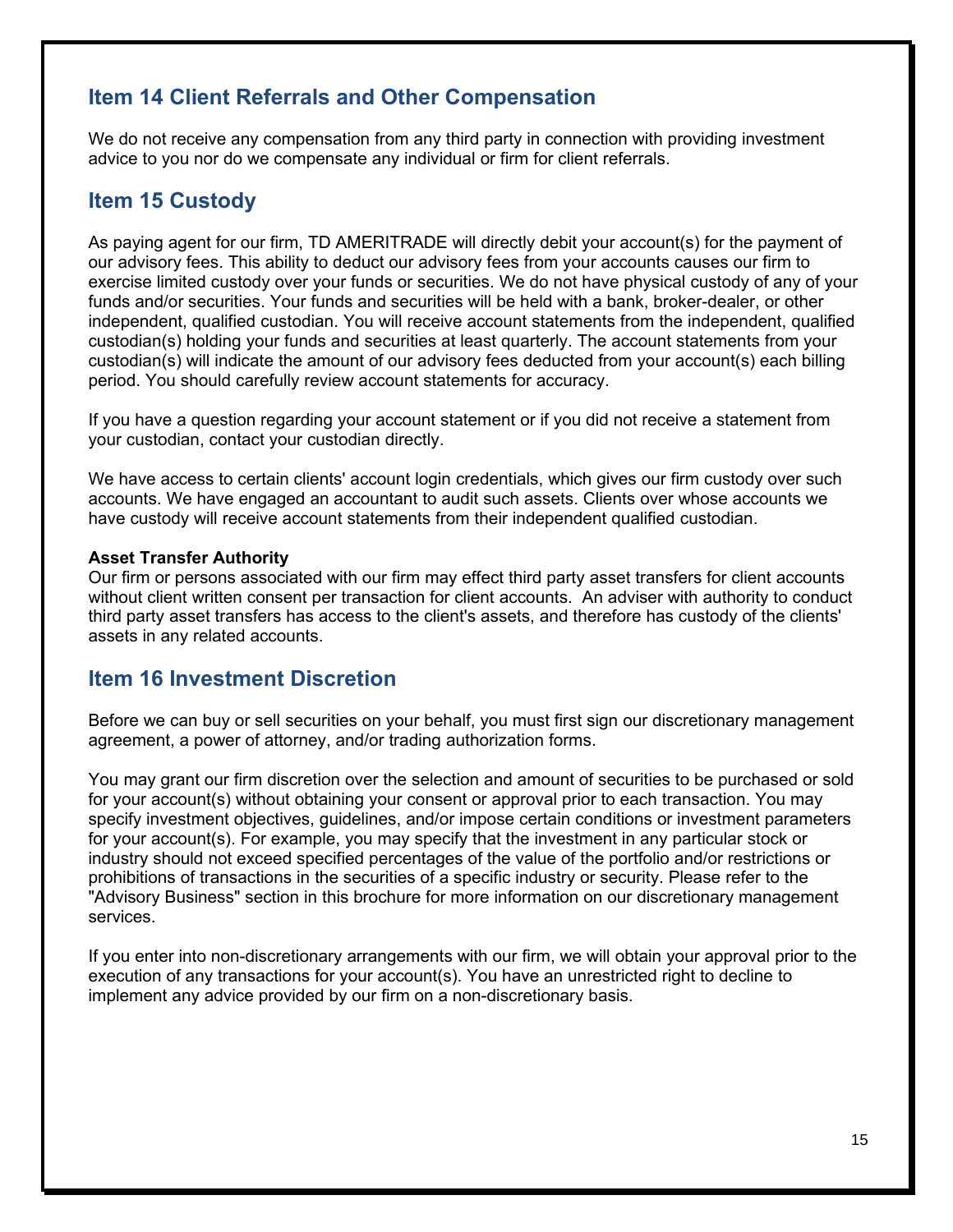# **Item 17 Voting Client Securities**

We will not vote proxies on behalf of your advisory accounts. At your request, we may offer you advice regarding corporate actions and the exercise of your proxy voting rights. If you own shares of common stock or mutual funds, you are responsible for exercising your right to vote as a shareholder.

In most cases, you will receive proxy materials directly from the account custodian. However, in the event we were to receive any written or electronic proxy materials, we would forward them directly to you by mail, unless you have authorized our firm to contact you by electronic mail, in which case, we would forward any electronic solicitation to vote proxies.

### **Item 18 Financial Information**

As an investment adviser with discretionary authority or custody over client funds or securities, we are required to disclose any financial condition that is reasonably likely to impair our ability to meet our commitments to you. However, we do not have any financial condition that is reasonably likely to impair our ability to meet our commitments to you.

### **Item 19 Requirements for State-Registered Advisers**

We are a federally registered investment adviser; therefore, we are not required to respond to this item.

### **Item 20 Additional Information**

#### **Your Privacy**

We view protecting your private information as a top priority. Pursuant to applicable privacy requirements, we have instituted policies and procedures to ensure that we keep your personal information private and secure.

We do not disclose any nonpublic personal information about you to any non-affiliated third parties, except as permitted by law. In the course of servicing your account, we may share some information with our service providers, such as transfer agents, custodians, broker-dealers, accountants, consultants, and attorneys.

We restrict internal access to nonpublic personal information about you to employees, who need that information in order to provide products or services to you. We maintain physical and procedural safeguards that comply with regulatory standards to guard your nonpublic personal information and to ensure our integrity and confidentiality. We will not sell information about you or your accounts to anyone. We do not share your information unless it is required to process a transaction, at your request, or required by law.

You will receive a copy of our privacy notice prior to or at the time you sign an advisory agreement with our firm. Thereafter, we will deliver a copy of the current privacy policy notice to you on an annual basis. Please contact our main office at the telephone number on the cover page of this brochure if you have any questions regarding this policy.

#### **Trade Errors**

In the event a trading error occurs in your account, our policy is to restore your account to the position it should have been in had the trading error not occurred. Depending on the circumstances, corrective actions may include canceling the trade, adjusting an allocation, and/or reimbursing the account. Our